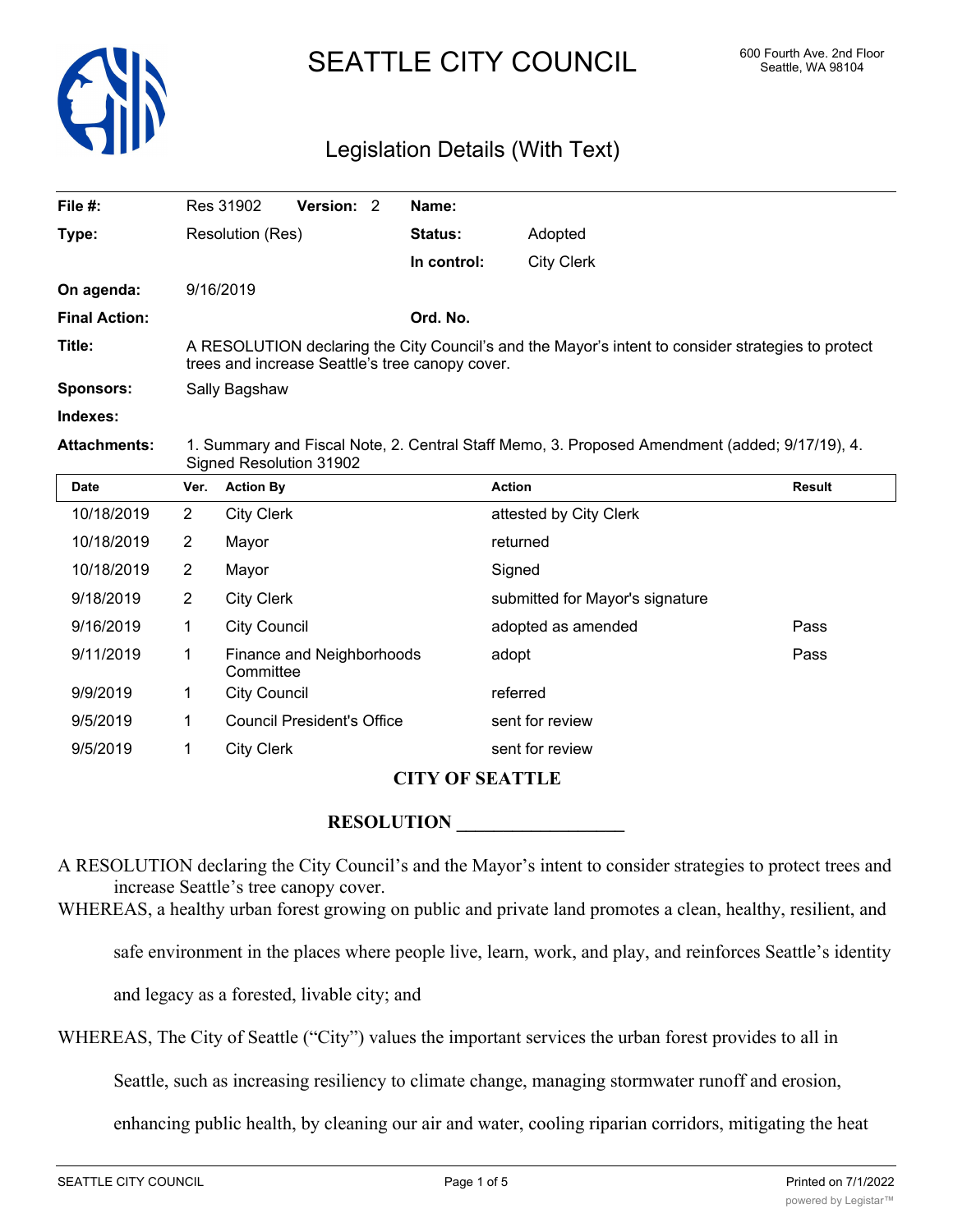island effect, and improving our shoreline and other wildlife habitat; and

- WHEREAS, the City's 2007 Urban Forest Management Plan established a goal of increasing Seattle's tree canopy to 30 percent canopy cover by 2037; and
- WHEREAS, the Equity and Environment Initiative is a call to action for the City to develop more inclusive environmental programs, including place-based and culturally appropriate strategies, to not only increase tree canopy cover but also more equitably distribute the benefits trees bring; and
- WHEREAS, the City seeks to balance its goals of protecting, maintaining, and enhancing the urban forest as stated in the 2013 Seattle Urban Forest Stewardship Plan while supporting future growth and density as provided in the City's Comprehensive Plan; and
- WHEREAS, the City Council adopted Ordinance 120410 in June 2001, establishing the City's regulations pertaining trees on private property, and Ordinance 122919 in February 2009, which provided additional interim protections for trees located on private property; and
- WHEREAS, the 2016 Seattle Tree Canopy Assessment found Seattle to be at 28 percent tree canopy cover and that the single-family residential land use type contributes the most to Seattle's canopy cover, accounting for 63 percent of the total; and
- WHEREAS, in October 2017, the Mayor issued Executive Order 2017-11 "directing City departments to improve departmental coordination, strengthen enforcement, and adopt new rules and regulations to improve and expand protections for Seattle's urban trees and canopy coverage;" and
- WHEREAS, concurrent with Ordinance 125791, implementing Mandatory Housing Affordability citywide, the City Council adopted Resolution 31870 in March 2019, recognizing the benefits of Seattle's urban forest and committing to work with community members and City departments to update the City's tree regulations; and
- WHEREAS, the City Council adopted Resolution 31895 in August 2019, establishing the goals of a Green New Deal for Seattle and identifying actions necessary to meet these goals, which include encouraging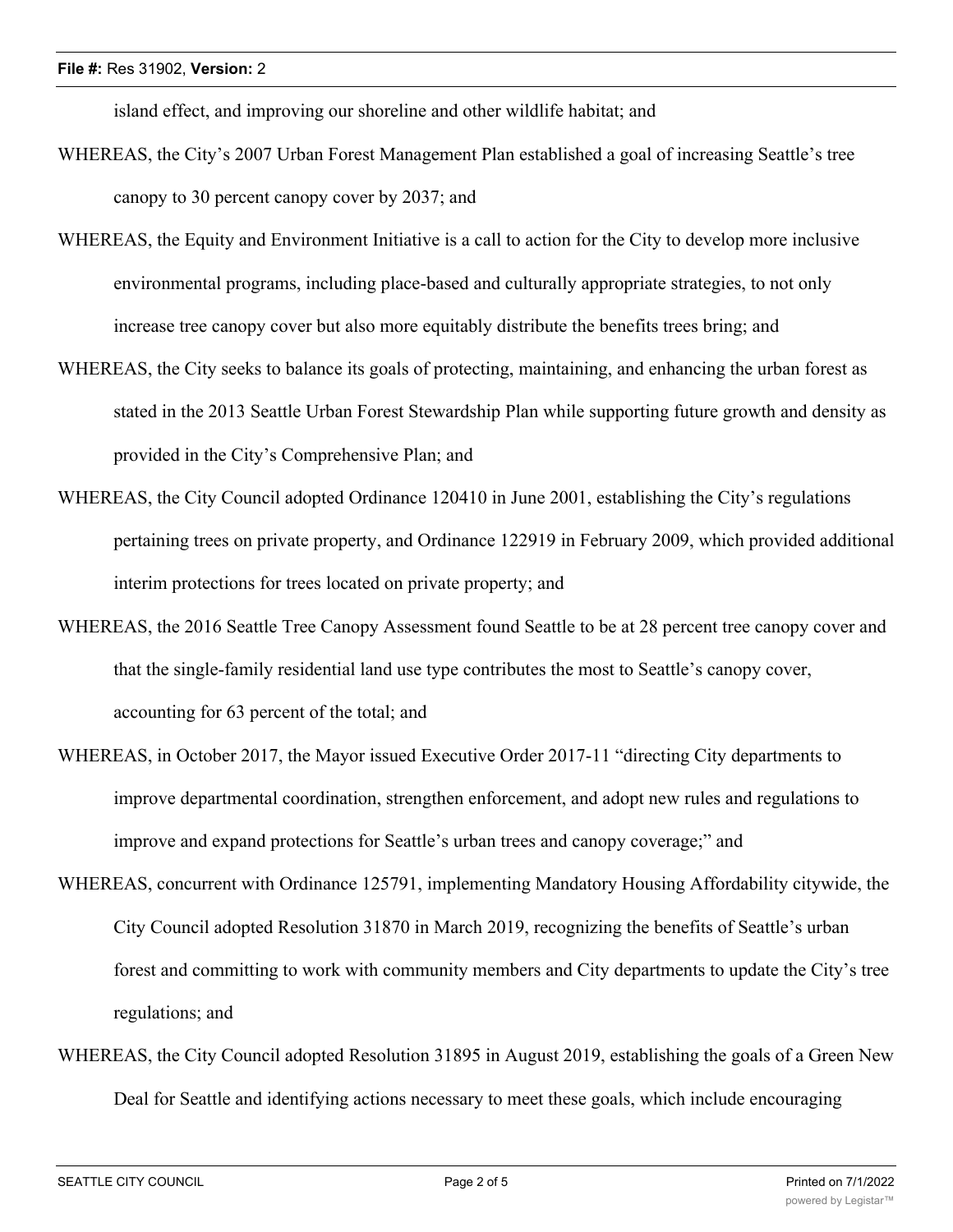preservation and planting of trees citywide to increase the city's tree canopy cover and prioritizing engagement with residents of low-income and low-canopy neighborhoods; NOW, THEREFORE,

## **BE IT RESOLVED BY THE CITY COUNCIL OF THE CITY OF SEATTLE, THE MAYOR CONCURRING, THAT:**

Section 1. The City Council is ready to consider strategies recommended by the Mayor that would: protect existing trees, particularly exceptional trees, and trees at least 2 feet in diameter at breast height; increase Seattle's tree canopy; and balance City goals to support future growth and density as provided in the City's Comprehensive Plan. These strategies should prioritize the needs of low-income and low-canopy neighborhoods and are expected to include exploring the feasibility of:

A. Retaining protections for exceptional trees and expanding the definition of exceptional trees.

B. Adopting a definition of significant tress as trees at least 6 inches in diameter, and creating a permitting process for the removal of these trees.

C. Adding replacement requirements for significant tree removal.

D. Simplifying tree planting and replacement requirements, including consideration of mitigation strategies that allow for infill development while balancing tree planting and replacement goals.

E. Reviewing and potentially modifying tree removal limits in single-family zones.

F. Establishing an in-lieu fee option for tree planting.

G. Tracking tree removal and replacement on both public and private land throughout Seattle.

H. Providing adequate funding to administer and enforce tree regulations.

I. Requiring all tree service providers operating in Seattle to meet minimum certification and training requirements and register with the City.

Section 2. The Mayor shall direct the Seattle Department of Construction and Inspections (SDCI) and the Office of Sustainability and Environment (OSE), in partnership with other City departments as appropriate, to pursue the following actions in 2020 that will result in recommendations to update City policies, practices,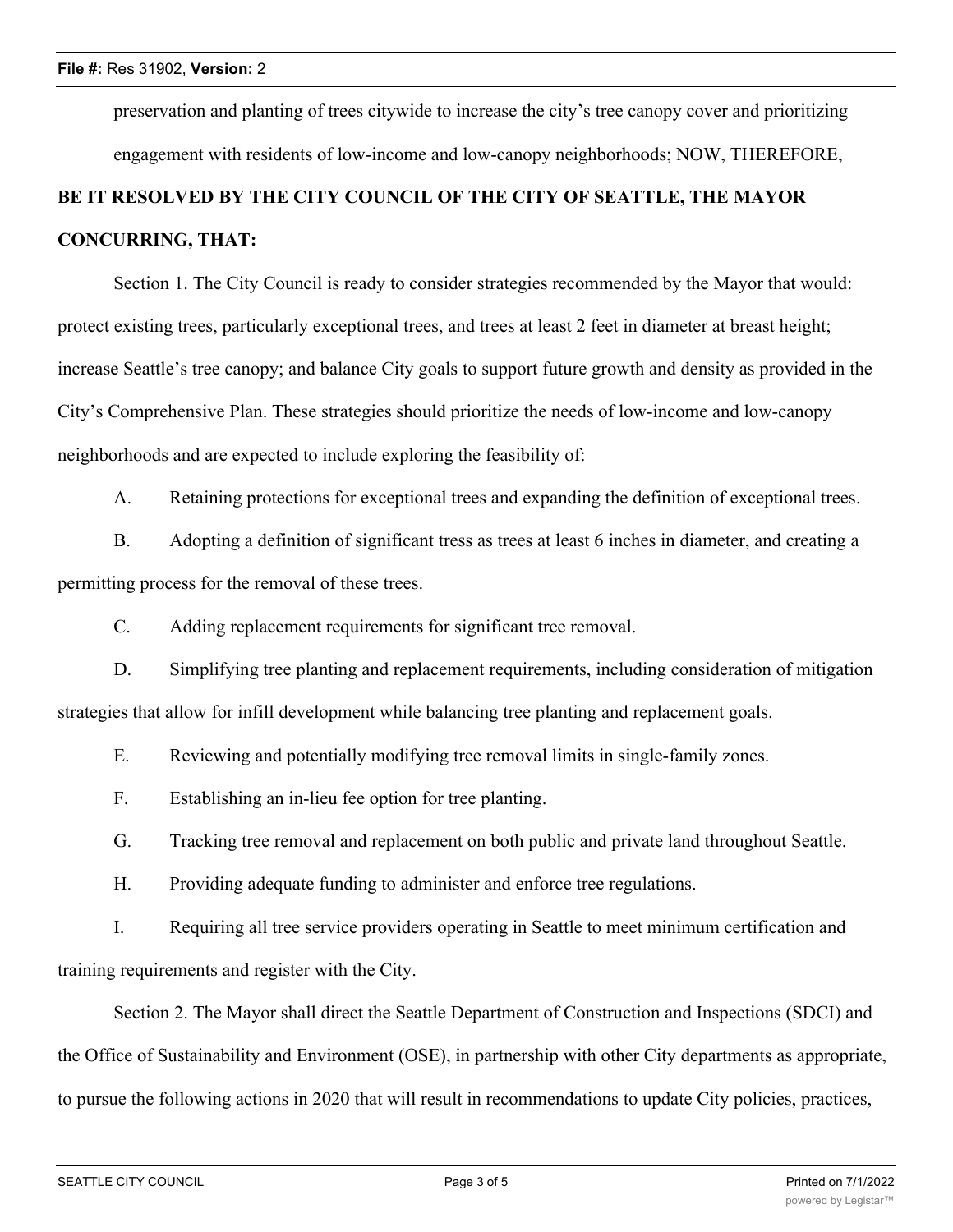#### **File #:** Res 31902, **Version:** 2

and regulations related to trees in Seattle:

A. Develop a project scope and conduct technical analysis to identify key issues regarding current regulations governing the management of trees in Seattle.

B. Analyze the Urban Forestry Commission recommendations previously shared with the Mayor and the Council to inform development of recommendations.

C. Develop and execute a culturally and linguistically appropriate community engagement plan that prioritizes engagement with residents of low-income and low-canopy neighborhoods and includes, but is not limited to, homeowners, renters, developers, neighborhood groups, environmental organizations, and climate and environmental justice organizations.

D. Summarize feedback received from the community engagement process and results of technical analyses and, based on this information, prepare recommendations for updates to regulations, policies, and business practices.

E. Assess resource needs to administer and enforce proposed changes.

F. Conduct State Environmental Policy Act (SEPA) analysis and issue a SEPA determination.

G. Report quarterly to the Chair of the Planning, Land Use and Zoning Committee ("Committee"), or its successor committee, on progress made on completing the actions described above, and the anticipated timeline to complete outstanding actions, with the first report due to the Committee on January 31, 2020. The first report should include a copy of and progress made to implement the project scope, schedule, and budget for this work.

H. Submit legislation in 2020 for consideration by the Council. If more time is necessary to develop and transmit legislation due to procedural limitations or if additional issues arise during the technical analysis and community engagement, SDCI and OSE shall report to the Committee, or its successor committee, on any delays.